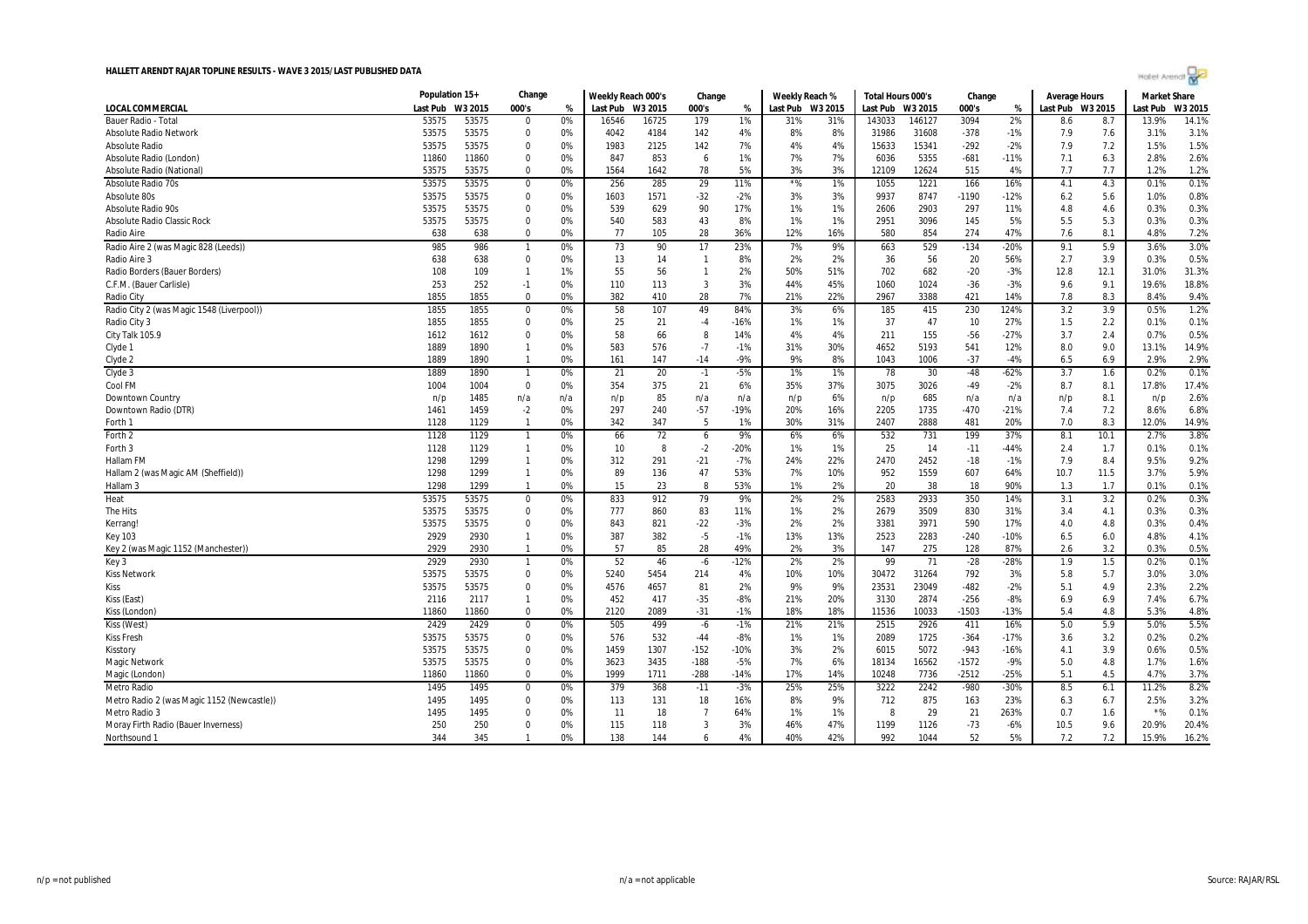|                                                                      | Population 15+ |         | Change         |       | Weekly Reach 000's |                        | Change         |        | Weekly Reach % |         | Total Hours 000's |              | Change  |        | <b>Average Hours</b> |         | <b>Market Share</b> |         |
|----------------------------------------------------------------------|----------------|---------|----------------|-------|--------------------|------------------------|----------------|--------|----------------|---------|-------------------|--------------|---------|--------|----------------------|---------|---------------------|---------|
| LOCAL COMMERCIAL                                                     | Last Pub       | W3 2015 | 000's          | %     | Last Pub W3 2015   |                        | 000's          | $\%$   | Last Pub       | W3 2015 | Last Pub          | W3 2015      | 000's   | %      | Last Pub             | W3 2015 | Last Pub            | W3 2015 |
| Northsound 2                                                         | 344            | 345     |                | 0%    | 37                 | 35                     | $-2$           | $-5%$  | 11%            | 10%     | 311               | 295          | $-16$   | $-5%$  | 8.3                  | 8.4     | 5.0%                | 4.6%    |
| <b>Planet Rock</b>                                                   | 53575          | 53575   | $\Omega$       | 0%    | 1248               | 1215                   | $-33$          | $-3%$  | 2%             | 2%      | 10413             | 9278         | $-1135$ | $-11%$ | 8.3                  | 7.6     | 1.0%                | 0.9%    |
| Planet Rock (West Midlands) (will be Absolute Radio (West Midlands)) | 3700           | 3700    | $\mathbf 0$    | 0%    | 203                | 212                    | 9              | 4%     | 5%             | 6%      | 2074              | 1757         | $-317$  | $-15%$ | 10.2                 | 8.3     | 3.2%                | 2.7%    |
| <b>Rock FM</b>                                                       | 1261           | 1260    | $-1$           | 0%    | 229                | 252                    | 23             | 10%    | 18%            | 20%     | 1043              | 1294         | 251     | 24%    | 4.6                  | 5.1     | 4.5%                | 5.2%    |
| Rock FM 2 (was Magic 999 (Preston))                                  | 1121           | 1121    | $\Omega$       | 0%    | 26                 | 38                     | 12             | 46%    | 2%             | 3%      | 106               | 165          | 59      | 56%    | 4.1                  | 4.3     | 0.5%                | 0.8%    |
| Rock FM 3                                                            | 1261           | 1260    | $-1$           | $0\%$ | 22                 | 15                     | $-7$           | -32%   | 2%             | 1%      | 116               | 31           | $-85$   | -73%   | 5.3                  | 2.1     | 0.5%                | 0.1%    |
| Tay FM                                                               | 391            | 391     | $\mathbf 0$    | 0%    | 148                | 148                    | $\mathbf{0}$   | 0%     | 38%            | 38%     | 1438              | 1484         | 46      | 3%     | 9.7                  | 10.0    | 18.8%               | 20.8%   |
| Tay 2                                                                | 391            | 391     | $\Omega$       | 0%    | 55                 | 52                     | $-3$           | $-5%$  | 14%            | 13%     | 600               | 499          | $-101$  | $-17%$ | 10.9                 | 9.7     | 7.9%                | 7.0%    |
| <b>TFM Radio</b>                                                     | 818            | 820     | $\overline{2}$ | 0%    | 171                | 150                    | $-21$          | $-12%$ | 21%            | 18%     | 1119              | 990          | $-129$  | $-12%$ | 6.5                  | 6.6     | 6.8%                | 6.0%    |
| TFM 2 (was Magic 1170 (Teesside))                                    | 818            | 820     | $\overline{2}$ | 0%    | 66                 | 61                     | $-5$           | $-8%$  | 8%             | 7%      | 333               | 277          | $-56$   | $-17%$ | 5.0                  | 4.5     | 2.0%                | 1.7%    |
| TFM <sub>3</sub>                                                     | 818            | 820     | $\overline{2}$ | 0%    | 7                  | $\mathbf{q}$           | $\overline{2}$ | 29%    | 1%             | 1%      | -7                | 20           | 13      | 186%   | 0.9                  | 2.2     | $*$ %               | 0.1%    |
| <b>Viking FM</b>                                                     | 910            | 909     | $-1$           | 0%    | 222                | 214                    | -8             | -4%    | 24%            | 23%     | 1600              | 1666         | 66      | 4%     | 7.2                  | 7.8     | 7.7%                | 8.4%    |
| Viking FM 2 (was Magic 1161 (Hull))                                  | 910            | 909     | $-1$           | 0%    | 48                 | 54                     | 6              | 13%    | 5%             | 6%      | 243               | 483          | 240     | 99%    | 5.1                  | 8.9     | 1.2%                | 2.4%    |
| Viking 3                                                             | 910            | 909     | $-1$           | 0%    | $\overline{A}$     | $\boldsymbol{\Lambda}$ | $\Omega$       | 0%     | $*$ %          | $*$ %   | $\mathbf{3}$      | $\mathbf{Q}$ | 6       | 200%   | 0.9                  | 2.2     | $*$ %               | $*$ %   |
| Wave 105 FM (Bauer South Coast)                                      | 1811           | 1811    | $\Omega$       | 0%    | 395                | 422                    | 27             | 7%     | 22%            | 23%     | 4689              | 4206         | $-483$  | $-10%$ | 11.9                 | 10.0    | 12.6%               | 10.6%   |
| West Sound (Bauer Southwest Scotland)                                | 395            | 395     | $\mathbf 0$    | 0%    | 192                | 186                    | $-6$           | $-3%$  | 49%            | 47%     | 1909              | 1746         | $-163$  | $-9%$  | 10.0                 | 9.4     | 24.3%               | 22.9%   |
| Total Global Radio (UK)                                              | 53575          | 53575   | $\Omega$       | 0%    | 21153              | 22066                  | 913            | 4%     | 39%            | 41%     | 182033            | 194399       | 12366   | 7%     | 8.6                  | 8.8     | 17.7%               | 18.8%   |
| <b>Classic FM</b>                                                    | 53575          | 53575   | $\mathbf 0$    | 0%    | 5276               | 5487                   | 211            | 4%     | 10%            | 10%     | 34495             | 35957        | 1462    | 4%     | 6.5                  | 6.6     | 3.3%                | 3.5%    |
| Capital Brand (UK)                                                   | 53575          | 53575   | $\mathbf 0$    | 0%    | 7638               | 8008                   | 370            | 5%     | 14%            | 15%     | 43973             | 46590        | 2617    | 6%     | 5.8                  | 5.8     | 4.3%                | 4.5%    |
| Capital Network (UK)                                                 | 53575          | 53575   | $\Omega$       | 0%    | 7105               | 7450                   | 345            | 5%     | 13%            | 14%     | 39613             | 41713        | 2100    | 5%     | 5.6                  | 5.6     | 3.8%                | 4.0%    |
| Capital Birmingham                                                   | 2224           | 2224    | $\mathbf 0$    | 0%    | 424                | 455                    | 31             | 7%     | 19%            | 20%     | 2621              | 2912         | 291     | 11%    | 6.2                  | 6.4     | 6.8%                | 7.7%    |
| <b>Capital East Midlands</b>                                         | 2247           | 2246    | $-1$           | 0%    | 479                | 493                    | 14             | 3%     | 21%            | 22%     | 3603              | 3222         | $-381$  | $-11%$ | 7.5                  | 6.5     | 8.0%                | 7.3%    |
| Capital London                                                       | 11860          | 11860   | $\Omega$       | 0%    | 2200               | 2086                   | $-114$         | $-5%$  | 19%            | 18%     | 9031              | 10771        | 1740    | 19%    | 4.1                  | 5.2     | 4.2%                | 5.1%    |
| Capital Manchester                                                   | 2929           | 2930    | -1             | 0%    | 565                | 576                    | 11             | 2%     | 19%            | 20%     | 3869              | 3588         | $-281$  | $-7%$  | 6.8                  | 6.2     | 7.3%                | 6.4%    |
| <b>Capital North East</b>                                            | 2227           | 2228    | $\overline{1}$ | 0%    | 510                | 516                    | 6              | 1%     | 23%            | 23%     | 2872              | 3441         | 569     | 20%    | 5.6                  | 6.7     | 6.6%                | 8.1%    |
| Capital North West and Wales                                         | 1028           | 1029    | $\mathbf{1}$   | 0%    | 146                | 128                    | $-18$          | $-12%$ | 14%            | 12%     | 968               | 983          | 15      | 2%     | 6.6                  | 7.7     | 4.7%                | 4.7%    |
| Capital Scotland                                                     | 2795           | 2796    | $\overline{1}$ | 0%    | 531                | 564                    | 33             | 6%     | 19%            | 20%     | 3297              | 2887         | $-410$  | $-12%$ | 6.2                  | 5.1     | 6.5%                | 5.7%    |
| Capital South Coas                                                   | 1167           | 1167    | $\mathbf 0$    | 0%    | 185                | 198                    | 13             | 7%     | 16%            | 17%     | 1292              | 1622         | 330     | 26%    | 7.0                  | 8.2     | 5.7%                | 6.4%    |
| <b>Capital South Wales</b>                                           | 1033           | 1034    | $\overline{1}$ | 0%    | 199                | 215                    | 16             | 8%     | 19%            | 21%     | 1203              | 1570         | 367     | 31%    | 6.0                  | 7.3     | 5.6%                | 6.9%    |
| Capital Yorkshire                                                    | 4535           | 4535    | $\Omega$       | 0%    | 1041               | 1053                   | 12             | $1\%$  | 23%            | 23%     | 7602              | 7494         | $-108$  | $-1%$  | 7.3                  | 7.1     | 8.5%                | 8.6%    |
| Capital XTRA (UK)                                                    | 53575          | 53575   | 0              | 0%    | 951                | 1100                   | 149            | 16%    | 2%             | 2%      | 4360              | 4878         | 518     | 12%    | 4.6                  | 4.4     | 0.4%                | 0.5%    |
| Capital XTRA (London)                                                | 11860          | 11860   | $\mathbf 0$    | 0%    | 478                | 519                    | 41             | 9%     | 4%             | 4%      | 2278              | 2534         | 256     | 11%    | 4.8                  | 4.9     | 1.1%                | 1.2%    |
| Gold Network (UK)                                                    | 53575          | 53575   | $\Omega$       | 0%    | 1024               | 992                    | $-32$          | $-3%$  | 2%             | 2%      | 8078              | 8825         | 747     | 9%     | 7.9                  | 8.9     | 0.8%                | 0.9%    |
| <b>Gold East Midlands</b>                                            | 2247           | 2246    | $-1$           | 0%    | -74                | 82                     | 8              | 11%    | 3%             | 4%      | 883               | 832          | $-51$   | $-6%$  | 12.0                 | 10.1    | 2.0%                | 1.9%    |
| Gold London                                                          | 11860          | 11860   | $\mathbf 0$    | 0%    | 285                | 275                    | $-10$          | $-4%$  | 2%             | 2%      | 2719              | 3018         | 299     | 11%    | 9.6                  | 11.0    | 1.3%                | 1.4%    |
| <b>Gold Manchester</b>                                               | 2929           | 2930    | -1             | 0%    | 58                 | 61                     | $\overline{3}$ | 5%     | 2%             | 2%      | 898               | 1032         | 134     | 15%    | 15.4                 | 17.0    | 1.7%                | 1.8%    |
| Heart Network (UK)                                                   | 53575          | 53575   | $\mathbf 0$    | 0%    | 8860               | 9144                   | 284            | 3%     | 17%            | 17%     | 63762             | 65346        | 1584    | 2%     | 7.2                  | 7.1     | 6.2%                | 6.3%    |
| <b>Heart Cambridgeshire</b>                                          | 879            | 879     | $\mathbf 0$    | 0%    | 244                | 237                    | $-7$           | $-3%$  | 28%            | 27%     | 1946              | 1992         | 46      | 2%     | 8.0                  | 8.4     | 12.0%               | 11.7%   |
| <b>Heart East Anglia</b>                                             | 1217           | 1217    | $\Omega$       | 0%    | 254                | 282                    | 28             | 11%    | 21%            | 23%     | 1533              | 1899         | 366     | 24%    | 6.0                  | 6.7     | 6.1%                | 7.4%    |
| <b>Heart Essex</b>                                                   | 1364           | 1363    | $-1$           | 0%    | 404                | 379                    | $-25$          | $-6%$  | 30%            | 28%     | 3452              | 3265         | $-187$  | $-5%$  | 8.6                  | 8.6     | 11.7%               | 11.9%   |
| <b>Heart Four Counties</b>                                           | 2072           | 2072    | $\overline{0}$ | 0%    | 498                | 516                    | 18             | 4%     | 24%            | 25%     | 3188              | 3334         | 146     | 5%     | 6.4                  | 6.5     | 8.0%                | 8.5%    |
| <b>Heart Kent</b>                                                    | 1248           | 1248    | $\mathbf 0$    | 0%    | 391                | 405                    | 14             | 4%     | 31%            | 32%     | 4026              | 3765         | $-261$  | $-6%$  | 10.3                 | 9.3     | 14.4%               | 13.5%   |
| <b>Heart London</b>                                                  | 11860          | 11860   | $\mathbf 0$    | 0%    | 1985               | 1661                   | -324           | -16%   | 17%            | 14%     | 10673             | 8538         | $-2135$ | -20%   | 5.4                  | 5.1     | 4.9%                | 4.1%    |
| <b>Heart North East</b>                                              | 2286           | 2287    | $\overline{1}$ | 0%    | 310                | 285                    | $-25$          | -8%    | 14%            | 12%     | 2199              | 2292         | 93      | 4%     | 7.1                  | 8.0     | 4.9%                | 5.3%    |
| <b>Heart North Wales</b>                                             | 725            | 727     | $\overline{2}$ | 0%    | 129                | 136                    | $\overline{7}$ | 5%     | 18%            | 19%     | 1089              | 999          | $-90$   | $-8%$  | 8.4                  | 7.4     | 7.3%                | 6.8%    |
| <b>Heart North West</b>                                              | 5610           | 5610    | 0              | 0%    | 558                | 572                    | 14             | 3%     | 10%            | 10%     | 3837              | 4522         | 685     | 18%    | 6.9                  | 7.9     | 3.7%                | 4.3%    |
| <b>Heart Scotland</b>                                                | 2795           | 2796    | -1             | 0%    | 424                | 465                    | 41             | 10%    | 15%            | 17%     | 2427              | 2533         | 106     | 4%     | 5.7                  | 5.4     | 4.8%                | 5.0%    |
| <b>Heart Solent</b>                                                  | 1834           | 1834    | $\Omega$       | 0%    | 287                | 341                    | 54             | 19%    | 16%            | 19%     | 1959              | 2601         | 642     | 33%    | 6.8                  | 7.6     | 5.1%                | 6.4%    |
| <b>Heart South Wales</b>                                             | 1886           | 1887    | -1             | 0%    | 458                | 552                    | 94             | 21%    | 24%            | 29%     | 3963              | 4760         | 797     | 20%    | 8.6                  | 8.6     | 10.3%               | 11.4%   |
| <b>Heart South West</b>                                              | 1437           | 1438    | $\mathbf{1}$   | 0%    | 408                | 398                    | $-10$          | $-2%$  | 28%            | 28%     | 3323              | 3044         | $-279$  | $-8%$  | 8.1                  | 7.7     | 10.0%               | 9.2%    |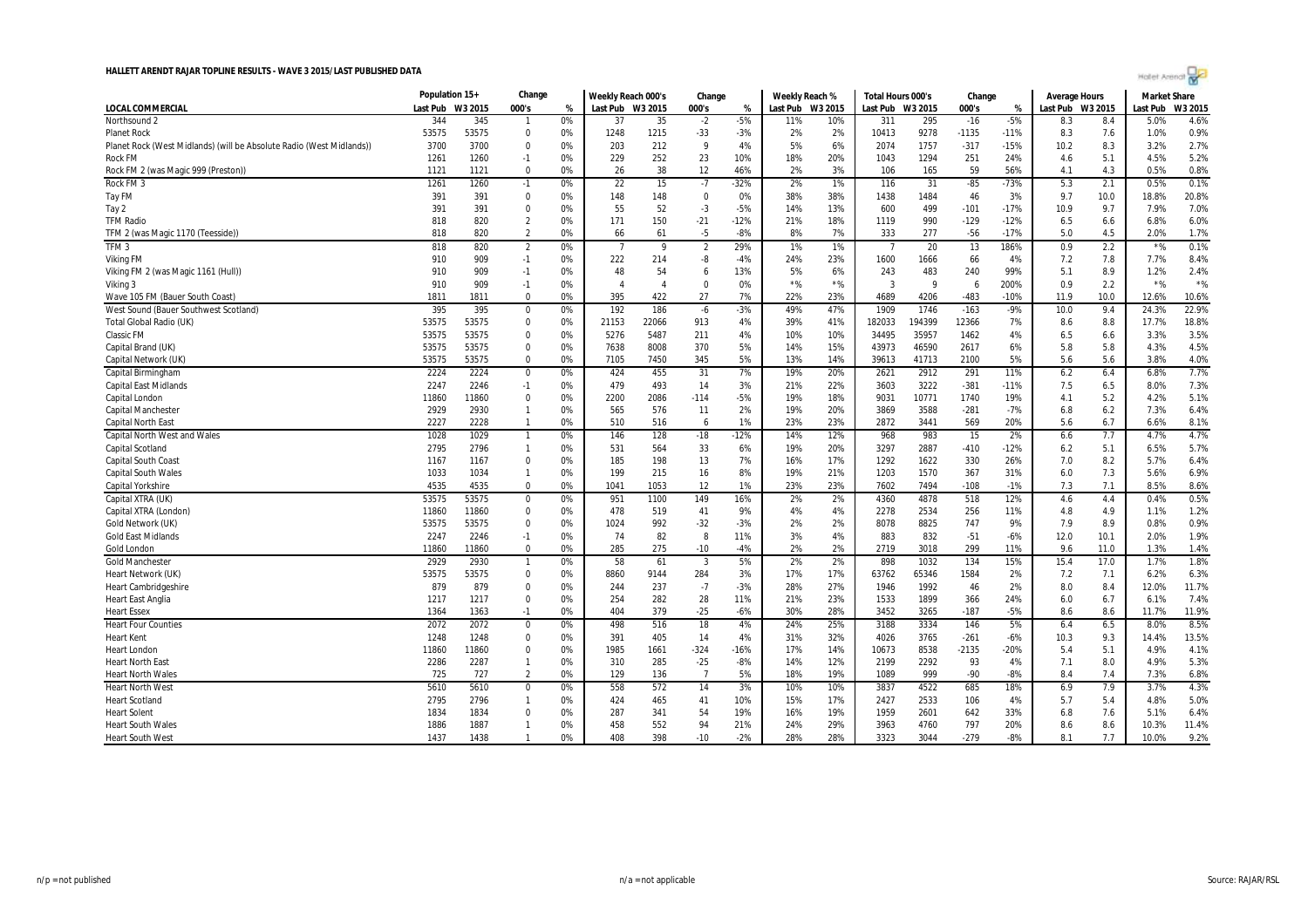

|                                                 | Population 15+ |         | Change         |     | Weekly Reach 000's |         | Change         |        | Weekly Reach % |         | Total Hours 000's |         | Change   |        | Average Hours |         | <b>Market Share</b> |        |
|-------------------------------------------------|----------------|---------|----------------|-----|--------------------|---------|----------------|--------|----------------|---------|-------------------|---------|----------|--------|---------------|---------|---------------------|--------|
| LOCAL COMMERCIAL                                | Last Pub       | W3 2015 | 000's          | %   | Last Pub           | W3 2015 | 000's          | %      | Last Pub       | W3 2015 | Last Pub          | W3 2015 | 000's    | %      | Last Pub      | W3 2015 | Last Pub            | W3 201 |
| <b>Heart Cornwall</b>                           | 462            | 462     | $\mathbf{0}$   | 0%  | 109                | 114     | -5             | 5%     | 24%            | 25%     | 901               | 898     | $-3$     | 0%     | 8.2           | 7.9     | 8.3%                | 8.5%   |
| <b>Heart Sussex</b>                             | 1416           | 1415    | $-1$           | 0%  | 319                | 358     | 39             | 12%    | 23%            | 25%     | 2334              | 2888    | 554      | 24%    | 7.3           | 8.1     | 7.8%                | 9.9%   |
| Heart Thames Valley                             | 1460           | 1460    | $\mathbf 0$    | 0%  | 351                | 377     | 26             | 7%     | 24%            | 26%     | 2584              | 2622    | 38       | 1%     | 7.4           | 7.0     | 8.9%                | 8.9%   |
| <b>Heart West Country</b>                       | 2244           | 2244    | $\mathbf 0$    | 0%  | 651                | 635     | $-16$          | $-2%$  | 29%            | 28%     | 5147              | 4703    | $-444$   | $-9%$  | 7.9           | 7.4     | 10.9%               | 10.2%  |
| <b>Heart West Midlands</b>                      | 3734           | 3734    | $\mathbf 0$    | 0%  | 700                | 716     | 16             | 2%     | 19%            | 19%     | 5148              | 5143    | $-5$     | 0%     | 7.4           | 7.2     | 7.8%                | 7.8%   |
| <b>Heart Yorkshire</b>                          | 3138           | 3139    | $\overline{1}$ | 0%  | 406                | 375     | $-31$          | $-8%$  | 13%            | 12%     | 3795              | 3305    | $-490$   | $-13%$ | 9.3           | 8.8     | 6.5%                | 5.7%   |
| LBC Network (UK)                                | 53575          | 53575   | $\mathbf{0}$   | 0%  | 1481               | 1481    | $\overline{0}$ | 0%     | 3%             | 3%      | 14607             | 13813   | $-794$   | $-5%$  | 9.9           | 9.3     | 1.4%                | 1.3%   |
| LBC 97.3                                        | 11860          | 11860   | $\mathbf 0$    | 0%  | 1137               | 930     | $-207$         | $-18%$ | 10%            | 8%      | 11163             | 8979    | $-2184$  | -20%   | 9.8           | 9.7     | 5.2%                | 4.3%   |
| LBC London News (was LBC News 1152)             | 11860          | 11860   | $\mathbf 0$    | 0%  | 513                | 423     | $-90$          | $-18%$ | 4%             | 4%      | 2607              | 1664    | $-943$   | $-36%$ | 5.1           | 3.9     | 1.2%                | 0.8%   |
| Smooth Brand (UK)                               | n/p            | 53575   | n/a            | n/a | n/p                | 5535    | n/a            | n/a    | n/p            | 10%     | n/p               | 43207   | n/a      | n/a    | n/p           | 7.8     | n/p                 | 4.2%   |
| <b>Smooth Extra</b>                             | n/p            | 53575   | n/a            | n/a | n/p                | 930     | n/a            | n/a    | n/p            | 2%      | n/p               | 5341    | n/a      | n/a    | n/p           | 5.7     | n/p                 | 0.5%   |
| Smooth Radio Network (UK)                       | 53575          | 53575   | $\mathbf 0$    | 0%  | 4635               | 4845    | 210            | 5%     | 9%             | 9%      | 35823             | 37315   | 1492     | 4%     | 7.7           | 7.7     | 3.5%                | 3.6%   |
| Smooth Radio Cambridgeshire                     | 879            | 879     | $\mathbf 0$    | 0%  | 43                 | 41      | $-2$           | -5%    | 5%             | 5%      | 387               | 278     | $-109$   | $-28%$ | 9.0           | 6.8     | 2.4%                | 1.6%   |
| Smooth Radio Devon                              | 1028           | 1028    | $\mathbf 0$    | 0%  | 47                 | 52      | 5              | 11%    | 5%             | 5%      | 270               | 259     | $-11$    | $-4%$  | 5.8           | 5.0     | 1.1%                | 1.1%   |
| Smooth Radio East Anglia                        | 1217           | 1217    | $\mathbf{0}$   | 0%  | 62                 | 71      | 9              | 15%    | 5%             | 6%      | 484               | 701     | 217      | 45%    | 7.8           | 9.8     | 1.9%                | 2.7%   |
| Smooth Radio East Midlands                      | 2484           | 2485    | $\overline{1}$ | 0%  | 332                | 385     | 53             | 16%    | 13%            | 15%     | 2328              | 2864    | 536      | 23%    | 7.0           | 7.4     | 4.7%                | 5.9%   |
| <b>Smooth Radio Essex</b>                       | 1364           | 1363    | $-1$           | 0%  | 39                 | 66      | 27             | 69%    | 3%             | 5%      | 305               | 388     | 83       | 27%    | 7.8           | 5.8     | 1.0%                | 1.4%   |
| <b>Smooth Radio Four Counties</b>               | 2072           | 2072    | $\mathbf 0$    | 0%  | 60                 | 73      | 13             | 22%    | 3%             | 4%      | 604               | 702     | 98       | 16%    | 10.0          | 9.6     | 1.5%                | 1.8%   |
| Smooth Radio Kent                               | 1248           | 1248    | $\mathbf 0$    | 0%  | 53                 | 69      | 16             | 30%    | 4%             | 6%      | 412               | 544     | 132      | 32%    | 7.8           | 7.8     | 1.5%                | 2.0%   |
| Smooth Radio London                             | 11860          | 11860   | $\mathbf 0$    | 0%  | 684                | 754     | 70             | 10%    | 6%             | 6%      | 4727              | 4962    | 235      | 5%     | 6.9           | 6.6     | 2.2%                | 2.4%   |
| Smooth Radio North East                         | 2286           | 2287    | $\overline{1}$ | 0%  | 485                | 517     | 32             | 7%     | 21%            | 23%     | 4159              | 4660    | 501      | 12%    | 8.6           | 9.0     | 9.3%                | 10.7%  |
| Smooth Radio North West                         | 5610           | 5610    | $\mathbf 0$    | 0%  | 1067               | 1004    | $-63$          | -6%    | 19%            | 18%     | 8077              | 7607    | $-470$   | $-6%$  | 7.6           | 7.6     | 7.8%                | 7.2%   |
| Smooth Radio North West and Wales               | 1028           | 1029    | $\overline{1}$ | 0%  | 91                 | 117     | 26             | 29%    | 9%             | 11%     | 632               | 954     | 322      | 51%    | 6.9           | 8.2     | 3.0%                | 4.6%   |
| Smooth Radio Scotland                           | 1981           | 1981    | $\mathbf 0$    | 0%  | 392                | 374     | $-18$          | $-5%$  | 20%            | 19%     | 3685              | 3479    | $-206$   | $-6%$  | 9.4           | 9.3     | 9.8%                | 9.5%   |
| Smooth Radio Solent                             | 1834           | 1834    | $\mathbf 0$    | 0%  | 40                 | 50      | 10             | 25%    | 2%             | 3%      | 509               | 675     | 166      | 33%    | 12.8          | 13.4    | 1.3%                | 1.7%   |
| Smooth Radio South Wales                        | 1033           | 1034    | $\overline{1}$ | 0%  | 75                 | 70      | $-5$           | $-7%$  | 7%             | 7%      | 728               | 803     | 75       | 10%    | 9.6           | 11.5    | 3.4%                | 3.5%   |
| <b>Smooth Radio Sussex</b>                      | 1416           | 1415    | $-1$           | 0%  | 50                 | 71      | 21             | 42%    | 4%             | 5%      | 237               | 576     | 339      | 143%   | 4.7           | 8.2     | 0.8%                | 2.0%   |
| <b>Smooth Radio Thames Valley</b>               | 1460           | 1460    | $\mathbf 0$    | 0%  | 46                 | 62      | 16             | 35%    | 3%             | 4%      | 366               | 267     | $-99$    | $-27%$ | 8.0           | 4.3     | 1.3%                | 0.9%   |
| Smooth Radio West Country                       | 2244           | 2244    | $\mathbf 0$    | 0%  | 120                | 123     | $\overline{3}$ | 3%     | 5%             | 5%      | 998               | 927     | $-71$    | $-7%$  | 8.3           | 7.5     | 2.1%                | 2.0%   |
| <b>Smooth Radio West Midlands</b>               | 3734           | 3734    | $\mathbf 0$    | 0%  | 464                | 472     | 8              | 2%     | 12%            | 13%     | 3925              | 3438    | $-487$   | $-12%$ | 8.5           | 7.3     | 5.9%                | 5.2%   |
| XFM Network (UK) (will be Radio X Network (UK)) | 53575          | 53575   | $\mathbf 0$    | 0%  | 892                | 1049    | 157            | 18%    | 2%             | 2%      | 4271              | 4834    | 563      | 13%    | 4.8           | 4.6     | 0.4%                | 0.5%   |
| XFM London (will be Radio X London)             | 11860          | 11860   | $\mathbf 0$    | 0%  | 434                | 507     | 73             | 17%    | 4%             | 4%      | 2120              | 2387    | 267      | 13%    | 4.9           | 4.7     | 1.0%                | 1.1%   |
| XFM Manchester (will be Radio Manchester)       | 2929           | 2930    | $\overline{1}$ | 0%  | 194                | 200     | 6              | 3%     | 7%             | 7%      | 1104              | 970     | $-134$   | $-12%$ | 5.7           | 4.8     | 2.1%                | 1.7%   |
| <b>XFM Scotland</b>                             | 830            | 830     | $\mathbf 0$    | 0%  | 39                 | 55      | 16             | 41%    | 5%             | 7%      | 235               | 250     | 15       | 6%     | 6.0           | 4.5     | 1.7%                | 1.8%   |
| UTV Radio (inc. talkSPORT)                      | 53575          | 53575   | $\mathbf{0}$   | 0%  | 4467               | 4354    | $-113$         | $-3%$  | 8%             | 8%      | 32710             | 32435   | $-275$   | $-1%$  | 7.3           | 7.4     | 3.2%                | 3.1%   |
| 107.6 Juice FM                                  | 1065           | 1066    | -1             | 0%  | 251                | 217     | $-34$          | $-14%$ | 24%            | 20%     | 1789              | 1628    | $-161$   | $-9%$  | 7.1           | 7.5     | 8.6%                | 8.0%   |
| Peak 107 FM                                     | 419            | 419     | $\mathbf{0}$   | 0%  | 78                 | 80      | $\overline{2}$ | 3%     | 18%            | 19%     | 715               | 658     | $-57$    | $-8%$  | 9.2           | 8.2     | 8.5%                | 7.6%   |
| Pulse 1 (was The Pulse)                         | 883            | 883     | $\Omega$       | 0%  | 95                 | 113     | 18             | 19%    | 11%            | 13%     | 616               | 840     | 224      | 36%    | 6.5           | 7.4     | 4.4%                | 6.4%   |
| Pulse <sub>2</sub>                              | 883            | 883     | $\mathbf 0$    | 0%  | 28                 | 29      | $\overline{1}$ | 4%     | 3%             | 3%      | 112               | 84      | $-28$    | $-25%$ | 3.9           | 2.9     | 0.8%                | 0.6%   |
| Signal 107                                      | 1025           | 1025    | $\mathbf{0}$   | 0%  | 62                 | 53      | $-9$           | $-15%$ | 6%             | 5%      | 676               | 594     | $-82$    | $-12%$ | 11.0          | 11.2    | 3.2%                | 2.9%   |
| Signal One                                      | 796            | 795     | $-1$           | 0%  | 279                | 265     | $-14$          | $-5%$  | 35%            | 33%     | 2831              | 2457    | $-374$   | $-13%$ | 10.1          | 9.3     | 16.2%               | 14.7%  |
| Signal Two                                      | 796            | 795     | $-1$           | 0%  | 67                 | 53      | $-14$          | $-21%$ | 8%             | 7%      | 591               | 523     | $-68$    | $-12%$ | 8.9           | 9.8     | 3.4%                | 3.1%   |
| Swansea Sound - 1170 MW                         | 471            | 471     | $\mathbf{0}$   | 0%  | 50                 | 44      | $-6$           | $-12%$ | 11%            | 9%      | 355               | 305     | $-50$    | $-14%$ | 7.0           | 6.9     | 3.5%                | 2.9%   |
| talkSPORT                                       | 53575          | 53575   | $\mathbf{0}$   | 0%  | 3033               | 3152    | 119            | 4%     | 6%             | 6%      | 20271             | 20565   | 294      | 1%     | 6.7           | 6.5     | 1.9%                | 2.0%   |
| 107.4 Tower FM                                  | 439            | 438     | $-1$           | 0%  | 51                 | 56      | 5              | 10%    | 12%            | 13%     | 221               | 181     | $-40$    | $-18%$ | 4.3           | 3.2     | 2.8%                | 2.3%   |
| 96.4 FM The Wave                                | 471            | 471     | $\mathbf 0$    | 0%  | 139                | 148     | 9              | 6%     | 29%            | 31%     | 1405              | 1346    | $-59$    | $-4%$  | 10.1          | 9.1     | 14.0%               | 12.8%  |
| U105                                            | 889            | 888     | $-1$           | 0%  | 189                | 211     | 22             | 12%    | 21%            | 24%     | 1747              | 1953    | 206      | 12%    | 9.2           | 9.2     | 11.6%               | 12.8%  |
| Radio Wave 96.5 FM                              | 233            | 234     | $\overline{1}$ | 0%  | 70                 | 72      | $\overline{2}$ | 3%     | 30%            | 31%     | 459               | 567     | 108      | 24%    | 6.5           | 7.9     | 9.6%                | 11.9%  |
| 107.2 Wire FM                                   | 271            | 270     | $-1$           | 0%  | 57                 | 56      | $-1$           | $-2%$  | 21%            | 21%     | 413               | 461     | 48       | 12%    | 7.2           | 8.2     | 8.2%                | 9.1%   |
| 102.4 Wish FM                                   | 458            | 458     | $\Omega$       | 0%  | 82                 | 90      | 8              | 10%    | 18%            | 20%     | 402               | 402     | $\Omega$ | 0%     | 4.9           | 4.4     | 4.5%                | 4.3%   |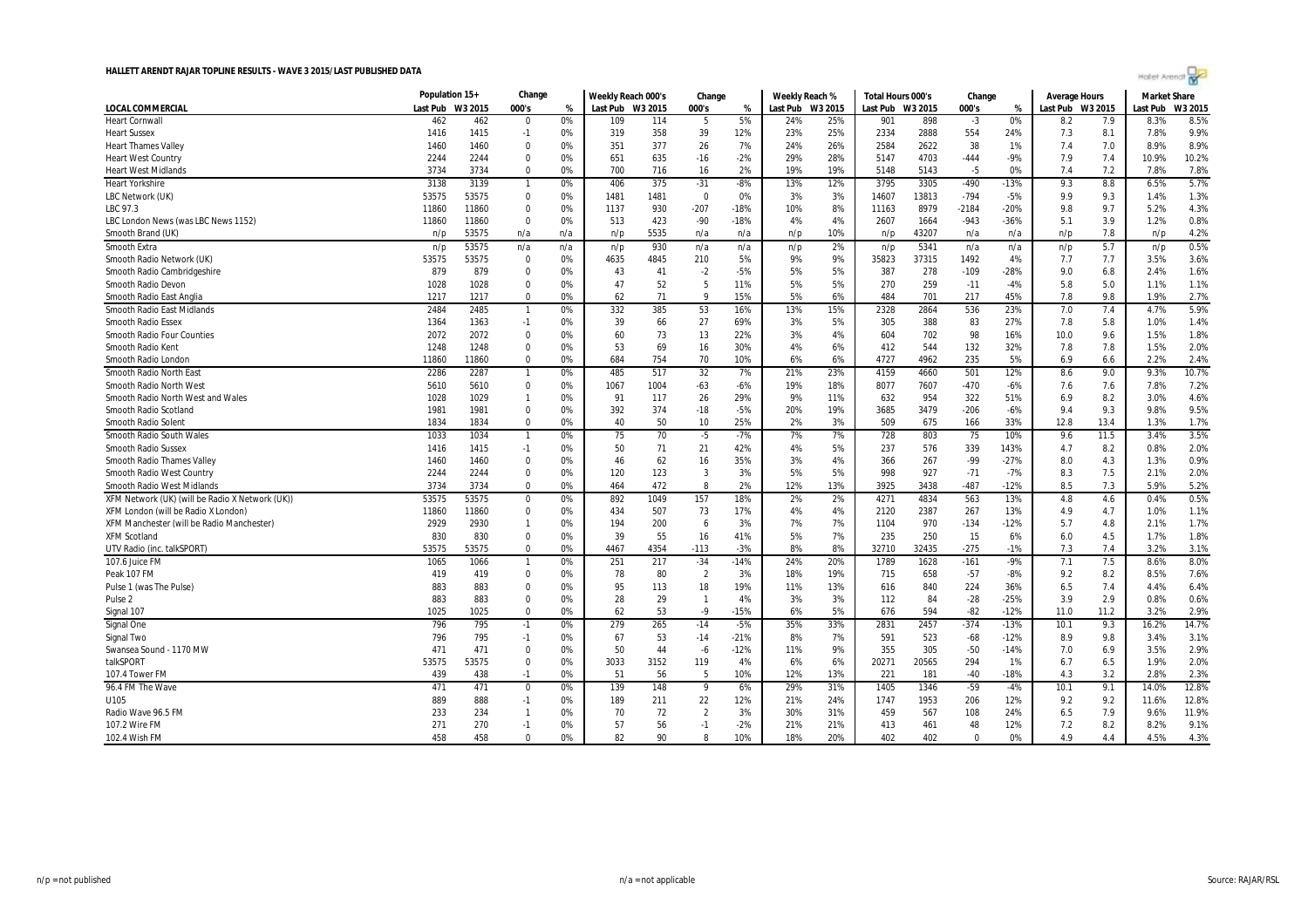

|                                                            | Population 15+ |         | Change         |       | Weekly Reach 000's |                | Change         |        | Weekly Reach % |         | Total Hours 000's |                | Change         |        | <b>Average Hours</b> |      | <b>Market Share</b> |         |
|------------------------------------------------------------|----------------|---------|----------------|-------|--------------------|----------------|----------------|--------|----------------|---------|-------------------|----------------|----------------|--------|----------------------|------|---------------------|---------|
| LOCAL COMMERCIAL                                           | Last Pub       | W3 2015 | 000's          | %     | Last Pub W3 2015   |                | 000's          | %      | Last Pub       | W3 2015 | Last Pub          | W3 2015        | 000's          | %      | Last Pub W3 2015     |      | Last Pub            | W3 2015 |
| Anglian Radio Group                                        | 1004           | 1004    | $\overline{0}$ | 0%    | 214                | 216            | $\overline{2}$ | 1%     | 21%            | 22%     | 1883              | 2059           | 176            | 9%     | 8.8                  | 9.5  | 9.2%                | 10.0%   |
| THE BEACH                                                  | 180            | 180     | $\overline{0}$ | 0%    | 61                 | 63             | $\overline{2}$ | 3%     | 34%            | 35%     | 472               | 526            | 54             | 11%    | 7.8                  | 8.3  | 12.9%               | 15.0%   |
| Dream 100                                                  | 133            | 134     | $\overline{1}$ | 1%    | 35                 | 34             | $-1$           | $-3%$  | 26%            | 25%     | 410               | 446            | 36             | 9%     | 11.7                 | 13.2 | 15.2%               | 16.3%   |
| <b>North Norfolk Radio</b>                                 | 92             | 92      | $\Omega$       | 0%    | 21                 | 19             | $-2$           | $-10%$ | 23%            | 20%     | 260               | 201            | $-59$          | $-23%$ | 12.2                 | 10.7 | 11.9%               | 9.3%    |
| Norwich 99.9fm                                             | 331            | 331     | $\mathbf 0$    | 0%    | 41                 | 43             | $\overline{2}$ | 5%     | 12%            | 13%     | 349               | 384            | 35             | 10%    | 8.6                  | 8.9  | 5.0%                | 5.6%    |
| Town 102 FM                                                | 288            | 288     | $\mathbf 0$    | 0%    | 57                 | 57             | $\Omega$       | 0%     | 20%            | 20%     | 392               | 502            | 110            | 28%    | 6.9                  | 8.9  | 7.0%                | 8.7%    |
| 107.8 Arrow FM for Hastings                                | 119            | 120     | -1             | 1%    | 17                 | 17             | $\mathbf 0$    | 0%     | 14%            | 14%     | 123               | 120            | $-3$           | $-2%$  | 7.2                  | 7.1  | 4.7%                | 4.6%    |
| <b>Total Celador Radio</b>                                 | 3999           | 3999    | $\Omega$       | 0%    | 721                | 658            | $-63$          | $-9%$  | 18%            | 16%     | 5672              | 5089           | $-583$         | $-10%$ | 7.9                  | 7.7  | 6.8%                | 6.0%    |
| The Breeze (Basingstoke / Newbury and Andover)             | 294            | 295     | $\overline{1}$ | 0%    | 34                 | 35             | $\overline{1}$ | 3%     | 12%            | 12%     | 214               | 222            | 8              | 4%     | 6.2                  | 6.3  | 3.6%                | 3.8%    |
| The Breeze (Cheltenham)                                    | 168            | 167     | $-1$           | $-1%$ | 20                 | 19             | $-1$           | $-5%$  | 12%            | 11%     | 118               | 97             | $-21$          | $-18%$ | 5.9                  | 5.1  | 3.4%                | 2.9%    |
| The Breeze (Solent/East Hants and West Surrey)             | 1100           | 1100    | $\mathbf 0$    | 0%    | 70                 | 67             | $-3$           | $-4%$  | 6%             | 6%      | 757               | 574            | $-183$         | $-24%$ | 10.8                 | 8.5  | 3.6%                | 2.4%    |
| The Breeze South West (Bristol/Weston/Bath and West Wilts) | 975            | 976     | $\overline{1}$ | 0%    | 129                | 108            | $-21$          | $-16%$ | 13%            | 11%     | 1240              | 1094           | $-146$         | $-12%$ | 9.6                  | 10.2 | 6.5%                | 5.5%    |
| The Breeze (Yeovil/Shaftesbury and Bridgwater)             | 296            | 295     | $-1$           | 0%    | 57                 | 57             | $\Omega$       | 0%     | 19%            | 19%     | 493               | 514            | 21             | 4%     | 8.7                  | 9.1  | 6.7%                | 7.2%    |
| <b>Fire Radio</b>                                          | 318            | 318     | $\overline{0}$ | 0%    | 53                 | 54             | $\overline{1}$ | 2%     | 17%            | 17%     | 261               | 349            | 88             | 34%    | 5.0                  | 6.5  | 3.9%                | 5.0%    |
| JACK fm (Bristol) (Will be Sam FM Bristol)                 | 634            | 635     | $\overline{1}$ | 0%    | 104                | 102            | $-2$           | $-2%$  | 16%            | 16%     | 615               | 536            | $-79$          | $-13%$ | 5.9                  | 5.3  | 5.1%                | 4.2%    |
| Jack fm South Coast (Will be Sam FM South Coast)           | 1740           | 1739    | $-1$           | 0%    | 216                | 178            | $-38$          | $-18%$ | 12%            | 10%     | 1310              | 930            | $-380$         | -29%   | 6.1                  | 5.2  | 3.7%                | 2.5%    |
| Jack fm (Swindon) (Will be Sam FM Swindon)                 | 206            | 206     | $\mathbf 0$    | 0%    | 31                 | 27             | $-4$           | $-13%$ | 15%            | 13%     | 217               | 155            | $-62$          | $-29%$ | 7.0                  | 5.8  | 4.7%                | 3.7%    |
| <b>Central FM</b>                                          | 215            | 213     | $-2$           | $-1%$ | 53                 | 57             | $\overline{4}$ | 8%     | 25%            | 27%     | 334               | 350            | 16             | 5%     | 6.3                  | 6.1  | 8.7%                | 9.1%    |
| <b>Total Cheshire Radio</b>                                | 378            | 377     | $-1$           | 0%    | 60                 | 53             | $-7$           | $-12%$ | 16%            | 14%     | 308               | 346            | 38             | 12%    | 5.2                  | 6.5  | 4.0%                | 4.7%    |
| Cheshire's Silk 106.9                                      | 185            | 185     | $\overline{0}$ | 0%    | 22                 | 21             | $-1$           | $-5%$  | 12%            | 11%     | 89                | 78             | $-11$          | $-12%$ | 4.0                  | 3.7  | 2.3%                | 2.2%    |
| Chester's Dee 106.3                                        | 192            | 192     | $\mathbf 0$    | 0%    | 38                 | 32             | $-6$           | $-16%$ | 20%            | 17%     | 220               | 268            | 48             | 22%    | 5.8                  | 8.4  | 5.8%                | 6.8%    |
| <b>Total CN Radio</b>                                      | 280            | 279     | $-1$           | 0%    | 109                | 112            | $\overline{3}$ | 3%     | 39%            | 40%     | 868               | 863            | $-5$           | $-1%$  | 8.0                  | 7.7  | 16.6%               | 15.9%   |
| The Bay                                                    | 280            | 279     | $-1$           | 0%    | 98                 | 102            | $\overline{4}$ | 4%     | 35%            | 36%     | 745               | 731            | $-14$          | $-2%$  | 7.6                  | 7.2  | 14.3%               | 13.5%   |
| <b>Lakeland Radio</b>                                      | 51             | 51      | $\mathbf 0$    | 0%    | 18                 | 18             | $\mathbf 0$    | 0%     | 35%            | 36%     | 123               | 132            | 9              | 7%     | 6.8                  | 7.2  | 11.5%               | 12.7%   |
| Communicorp UK                                             | 17800          | 17800   | $\Omega$       | 0%    | 3227               | 3269           | 42             | 1%     | 18%            | 18%     | 24487             | 24379          | $-108$         | 0%     | 7.6                  | 7.5  | 7.2%                | 7.2%    |
| <b>Capital Scotland</b>                                    | 2795           | 2796    | $\overline{1}$ | 0%    | 531                | 564            | 33             | 6%     | 19%            | 20%     | 3297              | 2887           | $-410$         | $-12%$ | 6.2                  | 5.1  | 6.5%                | 5.7%    |
| <b>Capital South Wales</b>                                 | 1033           | 1034    | $\overline{1}$ | 0%    | 199                | 215            | 16             | 8%     | 19%            | 21%     | 1203              | 1570           | 367            | 31%    | 6.0                  | 7.3  | 5.6%                | 6.9%    |
| <b>Heart North Wales</b>                                   | 725            | 727     | $\overline{2}$ | 0%    | 129                | 136            | $\overline{7}$ | 5%     | 18%            | 19%     | 1089              | 999            | $-90$          | $-8%$  | 8.4                  | 7.4  | 7.3%                | 6.8%    |
| <b>Heart Yorkshire</b>                                     | 3138           | 3139    | $\overline{1}$ | 0%    | 406                | 375            | $-31$          | $-8%$  | 13%            | 12%     | 3795              | 3305           | $-490$         | $-13%$ | 9.3                  | 8.8  | 6.5%                | 5.7%    |
| 106.1 Real XS Manchester (was 106.1 Rock Radio)            | 2929           | 2930    | $\overline{1}$ | 0%    | 114                | 99             | $-15$          | $-13%$ | 4%             | 3%      | 541               | 487            | $-54$          | $-10%$ | 4.7                  | 4.9  | 1.0%                | 0.9%    |
| <b>Smooth Radio East Midlands</b>                          | 2484           | 2485    | $\overline{1}$ | 0%    | 332                | 385            | 53             | 16%    | 13%            | 15%     | 2328              | 2864           | 536            | 23%    | 7.0                  | 7.4  | 4.7%                | 5.9%    |
| Smooth Radio North East                                    | 2286           | 2287    | $\overline{1}$ | 0%    | 485                | 517            | 32             | 7%     | 21%            | 23%     | 4159              | 4660           | 501            | 12%    | 8.6                  | 9.0  | 9.3%                | 10.7%   |
| Smooth Radio North West                                    | 5610           | 5610    | $\mathbf 0$    | 0%    | 1067               | 1004           | $-63$          | $-6%$  | 19%            | 18%     | 8077              | 7607           | $-470$         | $-6%$  | 7.6                  | 7.6  | 7.8%                | 7.2%    |
| <b>Total Connect</b>                                       | n/p            | 770     | n/a            | n/a   | n/p                | 42             | n/a            | n/a    | n/p            | 5%      | n/p               | 387            | n/a            | n/a    | n/p                  | 9.3  | n/p                 | 2.5%    |
| <b>Connect DAB</b>                                         | 562            | 563     | $\overline{1}$ | 0%    | $\overline{A}$     | $\overline{4}$ | $\Omega$       | 0%     | 1%             | 1%      | $\overline{7}$    | $\overline{7}$ | $\Omega$       | 0%     | 1.5                  | 1.9  | 0.1%                | 0.1%    |
| Connect FM (was Connect FM and Lite 106.8FM)               | 443            | 442     | $-1$           | 0%    | 34                 | 38             | $\overline{4}$ | 12%    | 8%             | 9%      | 275               | 380            | 105            | 38%    | 8.1                  | 10.0 | 3.3%                | 4.3%    |
| <b>Radio Essex DAB</b>                                     | 1280           | 1279    | $-1$           | 0%    | 51                 | 45             | $-6$           | $-12%$ | 4%             | 4%      | 278               | 191            | $-87$          | $-31%$ | 5.5                  | 4.2  | 1.0%                | 0.7%    |
| Radio Exe                                                  | 199            | 199     | 0              | 0%    | 22                 | 22             | $\Omega$       | 0%     | 11%            | 11%     | 147               | 108            | $-39$          | $-27%$ | 6.5                  | 5.0  | 4.0%                | 2.8%    |
| 3FM                                                        | 74             | 73      | $-1$           | $-1%$ | 30                 | 29             | $-1$           | $-3%$  | 41%            | 40%     | 229               | 236            | $\overline{7}$ | 3%     | 7.5                  | 8.1  | 15.9%               | 16.2%   |
| <b>IOW Radio</b>                                           | 119            | 119     | $\overline{0}$ | 0%    | 40                 | 40             | $\Omega$       | 0%     | 34%            | 33%     | 290               | 291            | $\mathbf{1}$   | 0%     | 7.2                  | 7.3  | 12.1%               | 11.9%   |
| 107 JACK fm Berkshire                                      | 236            | 236     | $\overline{0}$ | 0%    | 18                 | 17             | $-1$           | $-6%$  | 7%             | 7%      | 72                | 80             | 8              | 11%    | 4.1                  | 4.6  | 1.8%                | 2.1%    |
| JACKfm Oxfordshire                                         | 520            | 520     | $\mathbf 0$    | 0%    | 104                | 120            | 16             | 15%    | 20%            | 23%     | 537               | 705            | 168            | 31%    | 5.2                  | 5.9  | 5.3%                | 6.9%    |
| JACKfm 2 Oxford (was Glide FM 107.9)                       | 507            | 506     | $-1$           | 0%    | 40                 | 50             | 10             | 25%    | 8%             | 10%     | 113               | 146            | 33             | 29%    | 2.9                  | 2.9  | 1.2%                | 1.5%    |
| 106 JACKfm (Oxford)                                        | 520            | 520     | $\overline{0}$ | 0%    | 83                 | 85             | $\overline{2}$ | 2%     | 16%            | 16%     | 423               | 559            | 136            | 32%    | 5.1                  | 6.6  | 4.2%                | 5.5%    |
| Jazz FM (National)                                         | 53575          | 53575   | $\mathbf 0$    | 0%    | 560                | 509            | $-51$          | -9%    | 1%             | 1%      | 2961              | 2644           | $-317$         | $-11%$ | 5.3                  | 5.2  | 0.3%                | 0.3%    |
| Kingdom FM                                                 | 289            | 289     | $\mathbf 0$    | 0%    | 60                 | 67             | $\overline{7}$ | 12%    | 21%            | 23%     | 419               | 514            | 95             | 23%    | 6.9                  | 7.6  | 8.2%                | 10.5%   |
| kmfm Group                                                 | 1241           | 1240    | $-1$           | 0%    | 159                | 161            | $\overline{2}$ | 1%     | 13%            | 13%     | 787               | 770            | $-17$          | $-2%$  | 4.9                  | 4.8  | 2.8%                | 2.8%    |
| kmfm East                                                  | 566            | 565     | $-1$           | 0%    | 89                 | 73             | $-16$          | $-18%$ | 16%            | 13%     | 444               | 305            | $-139$         | $-31%$ | 5.0                  | 4.2  | 3.6%                | 2.4%    |
| kmfm West                                                  | 675            | 674     | $-1$           | 0%    | 70                 | 88             | 18             | 26%    | 10%            | 13%     | 342               | 465            | 123            | 36%    | 4.9                  | 5.3  | 2.3%                | 3.1%    |
| Lincs FM Group                                             | 2419           | 2419    | $\Omega$       | 0%    | 627                | 598            | $-29$          | $-5%$  | 26%            | 25%     | 6470              | 5659           | $-811$         | $-13%$ | 10.3                 | 9.5  | 12.1%               | 11.1%   |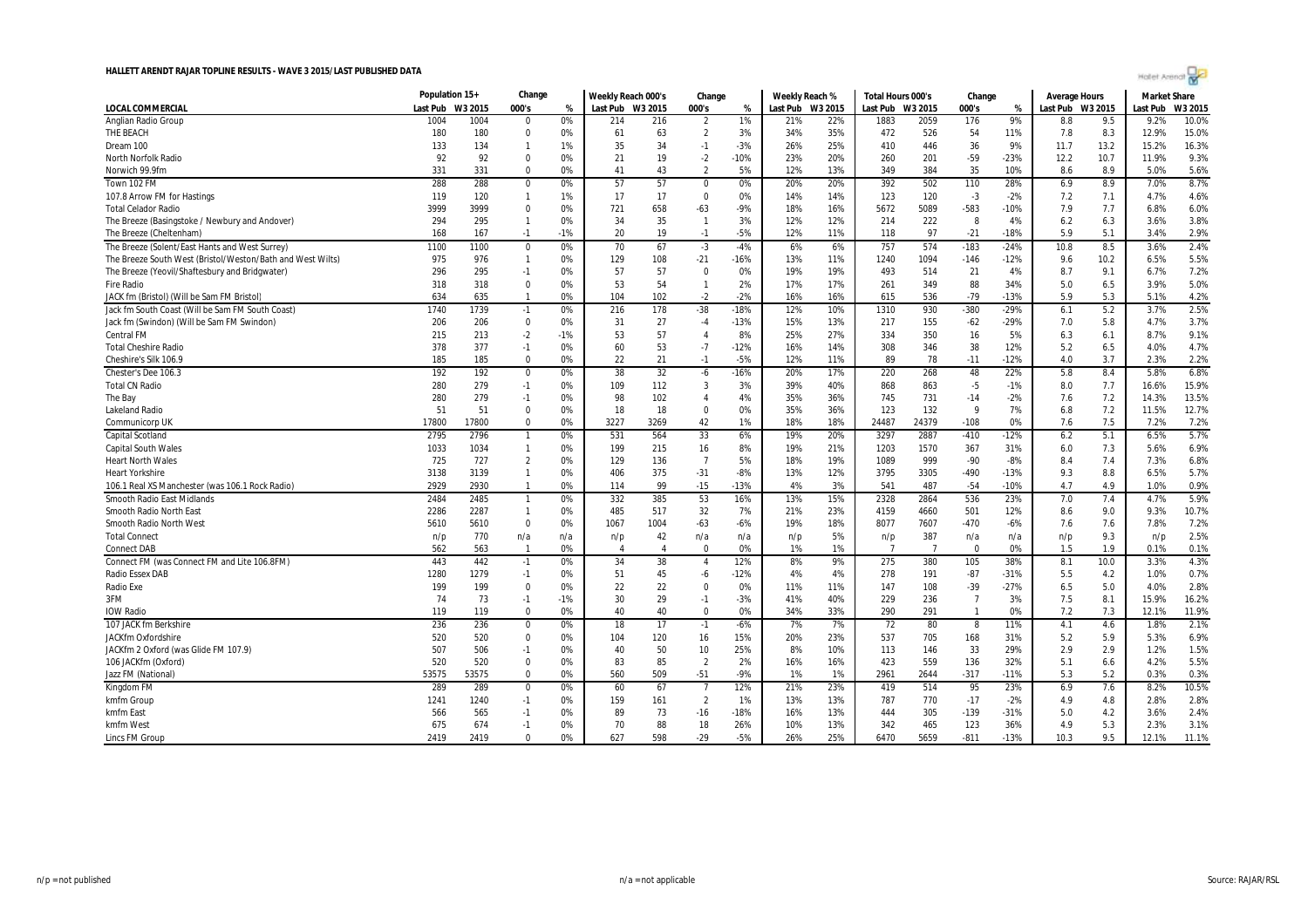

|                                                                  | Population 15+ |         | Change         |        | Weekly Reach 000's |      | Change         |        | Weekly Reach % |                  | Total Hours 000's |         | Change |        | Average Hours    |      | <b>Market Share</b> |         |
|------------------------------------------------------------------|----------------|---------|----------------|--------|--------------------|------|----------------|--------|----------------|------------------|-------------------|---------|--------|--------|------------------|------|---------------------|---------|
| <b>LOCAL COMMERCIAL</b>                                          | Last Pub       | W3 2015 | 000's          | %      | Last Pub W3 2015   |      | 000's          | %      |                | Last Pub W3 2015 | Last Pub          | W3 2015 | 000's  | %      | Last Pub W3 2015 |      | Last Pub            | W3 2015 |
| Dearne FM                                                        | 237            | 237     | $\Omega$       | 0%     | 46                 | 51   | 5              | 11%    | 20%            | 22%              | 342               | 350     | -8     | 2%     | 7.4              | 6.8  | 6.9%                | 7.1%    |
| <b>KCFM</b>                                                      | 439            | 439     | 0              | 0%     | 82                 | 82   | $\mathbf 0$    | 0%     | 19%            | 19%              | 780               | 677     | $-103$ | $-13%$ | 9.5              | 8.3  | 7.6%                | 6.6%    |
| <b>Lincs FM 102.2</b>                                            | 926            | 925     | $-1$           | 0%     | 317                | 314  | $-3$           | $-1%$  | 34%            | 34%              | 3847              | 3537    | $-310$ | $-8%$  | 12.1             | 11.3 | 18.1%               | 17.5%   |
| <b>Ridings FM</b>                                                | 300            | 300     | $\Omega$       | 0%     | 46                 | 41   | $-5$           | $-11%$ | 15%            | 14%              | 313               | 293     | $-20$  | $-6%$  | 6.9              | 7.2  | 5.1%                | 5.2%    |
| <b>Rother FM</b>                                                 | 208            | 208     | 0              | 0%     | 32                 | 32   | $\mathbf 0$    | 0%     | 16%            | 16%              | 289               | 258     | $-31$  | $-11%$ | 8.9              | 8.0  | 6.9%                | 6.2%    |
| <b>Trax FM</b>                                                   | 374            | 374     | $\mathbf 0$    | 0%     | 91                 | 82   | $-9$           | $-10%$ | 24%            | 22%              | 867               | 779     | $-88$  | $-10%$ | 9.6              | 9.5  | 11.3%               | 9.9%    |
| Lyca Dil Se 1035 AM (will be Dilse 1035am)                       | 11860          | 11860   | 0              | 0%     | 52                 | 79   | 27             | 52%    | $*$ %          | 1%               | 122               | 332     | 210    | 172%   | 2.3              | 4.2  | 0.1%                | 0.2%    |
| Lyca Radio 1458am                                                | 11860          | 11860   | $\mathbf{0}$   | 0%     | 160                | 146  | $-14$          | $-9%$  | 1%             | 1%               | 1364              | 677     | $-687$ | -50%   | 8.5              | 4.6  | 0.6%                | 0.3%    |
| Radio Mansfield 103.2                                            | 159            | 158     | $-1$           | $-1%$  | 41                 | 38   | $-3$           | $-7%$  | 26%            | 24%              | 266               | 279     | 13     | 5%     | 6.5              | 7.4  | 8.6%                | 8.6%    |
| Manx Radio                                                       | 74             | 73      | $-1$           | $-1%$  | 47                 | 45   | $-2$           | $-4%$  | 63%            | 61%              | 490               | 502     | 12     | 2%     | 10.5             | 11.2 | 34.0%               | 34.4%   |
| Oak FM                                                           | 321            | 322     | $\overline{1}$ | 0%     | 18                 | 23   | 5              | 28%    | 6%             | 7%               | 63                | 111     | 48     | 76%    | 3.4              | 4.7  | 1.0%                | 2.0%    |
| Original 106 (Aberdeen)                                          | 344            | 345     | $\overline{1}$ | 0%     | 75                 | 82   | $\overline{7}$ | 9%     | 22%            | 24%              | 594               | 706     | 112    | 19%    | 8.0              | 8.6  | 9.5%                | 11.0%   |
| <b>Total Orion Midlands</b>                                      | 6435           | 6435    | $\overline{0}$ | 0%     | 1152               | 1249 | 97             | 8%     | 18%            | 19%              | 8751              | 9308    | 557    | 6%     | 7.6              | 7.5  | 7.3%                | 7.8%    |
| Free Radio FM (Birmingham & Black Country) (was BRMB and Beacon) | 2589           | 2589    | $\mathbf{0}$   | 0%     | 345                | 375  | 30             | 9%     | 13%            | 15%              | 2567              | 2504    | $-63$  | $-2%$  | 7.4              | 6.7  | 5.7%                | 5.5%    |
| Free Radio 80s (Birmingham & Black Country)                      | 2589           | 2589    | $\mathbf{0}$   | 0%     | 49                 | 51   | $\overline{2}$ | 4%     | 2%             | 2%               | 338               | 365     | 27     | 8%     | 6.8              | 7.1  | 0.8%                | 0.8%    |
| Free Radio FM (Coventry & Warwickshire) (was Mercia)             | 688            | 688     | $\mathbf{0}$   | 0%     | 117                | 124  | $\overline{7}$ | 6%     | 17%            | 18%              | 1172              | 1130    | $-42$  | $-4%$  | 10.0             | 9.1  | 10.0%               | 9.9%    |
| Free Radio 80s (Coventry & Warwickshire)                         | 688            | 688     | $\Omega$       | 0%     | 24                 | 42   | 18             | 75%    | 3%             | 6%               | 107               | 309     | 202    | 189%   | 4.5              | 7.3  | 0.9%                | 2.7%    |
| Free Radio FM (Herefordshire & Worcestershire) (was Wyvern)      | 475            | 475     | $\overline{0}$ | 0%     | 99                 | 104  | 5              | 5%     | 21%            | 22%              | 651               | 791     | 140    | 22%    | 6.6              | 7.6  | 6.8%                | 8.2%    |
| Free Radio FM (Shropshire) (was Beacon)                          | 377            | 377     | $\mathbf 0$    | 0%     | 96                 | 99   | $\overline{3}$ | 3%     | 25%            | 26%              | 630               | 710     | 80     | 13%    | 6.6              | 7.2  | 7.9%                | 8.9%    |
| Free Radio 80s (Shropshire)                                      | 377            | 377     | $\Omega$       | 0%     | 15                 | 17   | $\overline{2}$ | 13%    | 4%             | 5%               | 116               | 131     | 15     | 13%    | 7.5              | 7.5  | 1.5%                | 1.6%    |
| Gem 106 (East Midlands)                                          | 2397           | 2397    | $\mathbf 0$    | 0%     | 427                | 477  | 50             | 12%    | 18%            | 20%              | 3084              | 3461    | 377    | 12%    | 7.2              | 7.3  | 6.5%                | 7.4%    |
| Palm FM (Will be The Breeze)                                     | 223            | 223     | $\mathbf 0$    | 0%     | 33                 | 42   | 9              | 27%    | 15%            | 19%              | 393               | 413     | 20     | 5%     | 11.8             | 9.9  | 7.6%                | 8.1%    |
| Radio Plymouth                                                   | 259            | 258     | $-1$           | 0%     | 41                 | 40   | $-1$           | $-2%$  | 16%            | 15%              | 318               | 207     | $-111$ | $-35%$ | 7.7              | 5.2  | 5.7%                | 3.4%    |
| Panjab Radio                                                     | n/p            | 11860   | n/a            | n/a    | n/p                | 55   | n/a            | n/a    | n/p            | $*$ %            | n/p               | 357     | n/a    | n/a    | n/p              | 6.4  | n/p                 | 0.2%    |
| Premier Christian Radio                                          | 11860          | 11860   | 0              | 0%     | 175                | 164  | $-11$          | $-6%$  | 1%             | 1%               | 1003              | 973     | $-30$  | $-3%$  | 5.7              | 5.9  | 0.5%                | 0.5%    |
| <b>Total Q Radio</b>                                             | n/p            | 1185    | n/a            | n/a    | n/p                | 269  | n/a            | n/a    | n/p            | 23%              | n/p               | 1813    | n/a    | n/a    | n/p              | 6.7  | n/p                 | 8.4%    |
| Citybeat 96.7/102.5FM (Will be Q Belfast's City Beat)            | 569            | 568     | $-1$           | 0%     | 133                | 119  | $-14$          | $-11%$ | 23%            | 21%              | 1194              | 849     | $-345$ | $-29%$ | 9.0              | 7.1  | 11.9%               | 8.7%    |
| Q Radio Network                                                  | 617            | 616     | $-1$           | 0%     | 154                | 150  | $-4$           | $-3%$  | 25%            | 24%              | 920               | 964     | 44     | 5%     | 6.0              | 6.4  | 7.8%                | 8.1%    |
| <b>Total Quidem</b>                                              | 1339           | 1018    | $-321$         | $-24%$ | 154                | 146  | $-8$           | $-5%$  | 12%            | 14%              | 981               | 966     | $-15$  | $-2%$  | 6.4              | 6.6  | 4.0%                | 5.2%    |
| 107.6 Banbury Sound                                              | 85             | 85      | 0              | 0%     | 17                 | 16   | $-1$           | -6%    | 20%            | 19%              | 110               | 127     | 17     | 15%    | 6.4              | 7.8  | 6.4%                | 7.8%    |
| Rugby FM                                                         | 78             | 78      | $\mathbf 0$    | 0%     | 23                 | 25   | $\overline{2}$ | 9%     | 30%            | 32%              | 187               | 199     | 12     | 6%     | 8.0              | 8.0  | 12.0%               | 13.1%   |
| 96.2FM Touchradio - Coventry                                     | 306            | 306     | 0              | 0%     | 20                 | 24   | $\overline{4}$ | 20%    | 7%             | 8%               | 82                | 90      | 8      | 10%    | 4.1              | 3.8  | 2.0%                | 2.1%    |
| <b>Touch FM Staffs</b>                                           | 257            | 257     | $\Omega$       | 0%     | 29                 | 30   | $\overline{1}$ | 3%     | 11%            | 12%              | 230               | 207     | $-23$  | $-10%$ | 7.9              | 6.8  | 4.3%                | 3.9%    |
| 102FM Touchradio - Warks, Worcs, Cotswolds                       | 293            | 293     | $\overline{0}$ | 0%     | 47                 | 51   | $\overline{4}$ | 9%     | 16%            | 17%              | 309               | 343     | 34     | 11%    | 6.6              | 6.7  | 5.5%                | 5.9%    |
| 96.2 The Revolution                                              | 526            | 527     | $\overline{1}$ | 0%     | 24                 | 18   | -6             | $-25%$ | 5%             | 3%               | 234               | 223     | $-11$  | $-5%$  | 9.7              | 12.3 | 2.8%                | 2.6%    |
| Radio Essex (Was Southend & Chelmsford)                          | 495            | 495     | $\mathbf 0$    | 0%     | 42                 | 42   | $\mathbf 0$    | 0%     | 9%             | 9%               | 420               | 456     | 36     | 9%     | 9.9              | 10.8 | 3.7%                | 4.3%    |
| 107.5 Sovereign Radio                                            | 155            | 156     | $\overline{1}$ | 1%     | 20                 | 22   | $\overline{2}$ | 10%    | 13%            | 14%              | 177               | 172     | $-5$   | $-3%$  | 8.9              | 8.0  | 5.4%                | 5.1%    |
| <b>Sunrise Radio</b>                                             | 11860          | 11860   | $\overline{0}$ | 0%     | 211                | 316  | 105            | 50%    | 2%             | 3%               | 1758              | 1488    | $-270$ | $-15%$ | 8.3              | 4.7  | 0.8%                | 0.7%    |
| Time FM 106.6                                                    | 305            | 305     | $\mathbf{0}$   | 0%     | 19                 | 16   | $-3$           | $-16%$ | 6%             | 5%               | 63                | 50      | $-13$  | $-21%$ | 3.4              | 3.0  | 1.4%                | 1.1%    |
| Time FM 107.5                                                    | 449            | 452     | 3              | 1%     | 18                 | 19   | $\overline{1}$ | 6%     | 4%             | 4%               | 249               | 268     | 19     | 8%     | 13.6             | 14.0 | 4.2%                | 5.2%    |
| <b>Tindle Radio Group</b>                                        | 139            | 139     | $\mathbf{0}$   | 0%     | 76                 | 77   | $\overline{1}$ | 1%     | 54%            | 56%              | 990               | 1046    | 56     | 6%     | 13.1             | 13.5 | 35.9%               | 37.1%   |
| Channel 103 FM                                                   | 87             | 86      | $-1$           | $-1%$  | 45                 | 46   | $\overline{1}$ | 2%     | 52%            | 53%              | 509               | 553     | 44     | 9%     | 11.3             | 12.1 | 30.4%               | 32.4%   |
| Island FM 104.7                                                  | 53             | 53      | $\mathbf{0}$   | 0%     | 31                 | 32   | $\overline{1}$ | 3%     | 58%            | 60%              | 482               | 493     | 11     | 2%     | 15.6             | 15.5 | 44.4%               | 44.2%   |
| Town and Country Broadcasting (South and West Wales)             | 1728           | 1729    | $\overline{1}$ | 0%     | 325                | 312  | $-13$          | $-4%$  | 19%            | 18%              | 2238              | 2296    | 58     | 3%     | 6.9              | 7.4  | 6.2%                | 6.1%    |
| 106.3 Bridge FM                                                  | 128            | 128     | $\Omega$       | 0%     | 37                 | 36   | $-1$           | $-3%$  | 29%            | 28%              | 344               | 324     | $-20$  | $-6%$  | 9.2              | 8.9  | 11.9%               | 11.7%   |
| Radio Carmarthenshire and Scarlet FM                             | 130            | 130     | $\mathbf{0}$   | 0%     | 31                 | 33   | $\overline{2}$ | 6%     | 24%            | 26%              | 275               | 288     | 13     | 5%     | 9.0              | 8.7  | 9.3%                | 10.5%   |
| Radio Ceredigion                                                 | 79             | 79      | $\mathbf 0$    | 0%     | 20                 | 18   | $-2$           | $-10%$ | 25%            | 23%              | 156               | 132     | $-24$  | $-15%$ | 7.8              | 7.4  | 7.8%                | 7.0%    |
| <b>Nation Hits!</b>                                              | 471            | 471     | $\Omega$       | 0%     | 39                 | 38   | $-1$           | $-3%$  | 8%             | 8%               | 169               | 134     | $-35$  | $-21%$ | 4.3              | 3.5  | 1.7%                | 1.3%    |
| <b>Nation Radio</b>                                              | 1508           | 1508    | $\Omega$       | 0%     | 179                | 176  | $-3$           | $-2%$  | 12%            | 12%              | 865               | 997     | 132    | 15%    | 4.8              | 5.7  | 2.8%                | 3.0%    |
| 102.5 Radio Pembrokeshire                                        | 100            | 100     | $\Omega$       | 0%     | 42                 | 38   | $-4$           | $-10%$ | 42%            | 38%              | 430               | 421     | $-9$   | $-2%$  | 10.4             | 11.0 | 20.3%               | 19.6%   |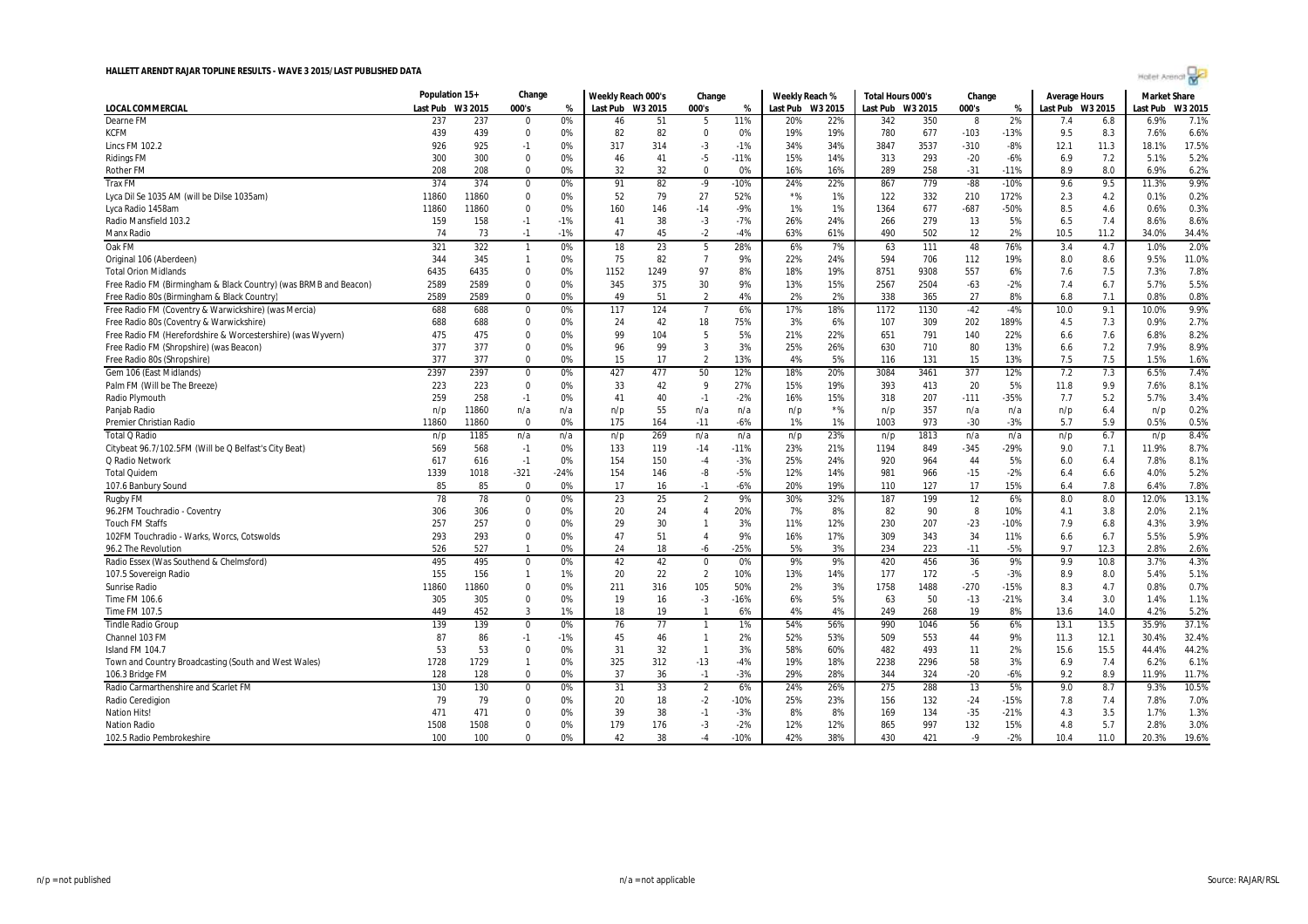

|                        | Population 15+   |      | Change   |       | Weekly Reach 000's |     | Change |        | Weekly Reach % |         | Total Hours 000's |         | Change |        | Average Hours |         | <b>Market Share</b> |         |
|------------------------|------------------|------|----------|-------|--------------------|-----|--------|--------|----------------|---------|-------------------|---------|--------|--------|---------------|---------|---------------------|---------|
| LOCAL COMMERCIAL       | Last Pub W3 2015 |      | 000's    | %     | Last Pub W3 2015   |     | 000's  |        | Last Pub       | W3 2015 | Last Pub          | W3 2015 | 000's  |        | Last Pub      | W3 2015 | Last Pub            | W3 2015 |
| <b>Total UKRD</b>      | 1663             | 3602 | 1939     | 117%  | 403                | 922 | 519    | 129%   | 24%            | 26%     | 3186              | 7429    | 4243   | 133%   | 7.9           | 8.1     | 9.5%                | 9.9%    |
| The Bee                | 451              | 451  | $\Omega$ | 0%    | 50                 | 46  | -4     | $-8%$  | 11%            | 10%     | 311               | 360     | 49     | 16%    | 6.2           | 7.9     | 4.1%                | 4.8%    |
| 2BR                    | 180              | 179  | -1       | $-1%$ | 58                 | 60  |        | 3%     | 32%            | 34%     | 461               | 433     | $-28$  | -6%    | 7.9           | 7.2     | 14.5%               | 14.2%   |
| Eagle Radio            | 541              | 542  |          | 0%    | 132                | 148 | 16     | 12%    | 24%            | 27%     | 917               | 978     | 61     | 7%     | 7.0           | 6.6     | 8.6%                | 8.8%    |
| <b>KL.FM 96.7</b>      | 184              | 183  | - 11     | $-1%$ | 54                 | 57  |        | 6%     | 29%            | 31%     | 523               | 517     | -6     | -1%    | 9.7           | 9.1     | 13.7%               | 13.2%   |
| <b>Minster FM</b>      | 309              | 309  |          | 0%    | 72                 |     | - 1    | $-1%$  | 23%            | 23%     | 442               | 421     | $-21$  | $-5%$  | 6.2           | 5.9     | 7.3%                | 6.9%    |
| Mix 96                 | 128              | 128  |          | 0%    | 46                 | 45  | -1.    | $-2%$  | 36%            | 35%     | 441               | 341     | $-100$ | $-23%$ | 9.5           | 7.7     | 14.6%               | 12.2%   |
| Pirate FM              | 487              | 487  |          | 0%    | 157                | 159 |        | 1%     | 32%            | 33%     | 1409              | 1309    | $-100$ | $-7%$  | 9.0           | 8.2     | 12.3%               | 11.7%   |
| Spire FM               | 120              | 120  |          | 0%    | 43                 | 35  | -8     | $-19%$ | 36%            | 30%     | 340               | 280     | $-60$  | $-18%$ | 7.9           | 7.9     | 13.2%               | 10.7%   |
| Spirit FM              | 218              | 219  |          | 0%    | 48                 | 46  | -2     | $-4%$  | 22%            | 21%     | 321               | 370     | 49     | 15%    | 6.7           | 8.7     | 7.5%                | 8.1%    |
| <b>Star North East</b> | 386              | 386  |          | 0%    | 49                 | 44  | -5     | $-10%$ | 13%            | 11%     | 442               | 496     | 54     | 12%    | 9.0           | 11.3    | 6.0%                | 6.5%    |
| 97.2 Stray FM          | 141              | 142  |          | 1%    | 46                 | 47  |        | 2%     | 32%            | 33%     | 365               | 320     | $-45$  | $-12%$ | 8.0           | 6.9     | 11.9%               | 10.6%   |
| Sun FM                 | 269              | 269  |          | 0%    | 72                 | 74  |        | 3%     | 27%            | 27%     | 567               | 443     | $-124$ | $-22%$ | 7.9           | 6.0     | 11.7%               | 8.8%    |
| <b>Wessex FM</b>       | 124              | 124  |          | 0%    | 55                 | 56  |        | 2%     | 44%            | 45%     | 540               | 610     | 70     | 13%    | 9.9           | 10.8    | 17.2%               | 19.2%   |
| Yorkshire Coast Radio  | 113              | 112  | - 11     | $-1%$ | 52                 | 50  | -2     | $-4%$  | 46%            | 45%     | 446               | 481     | 35     | 8%     | 8.6           | 9.6     | 19.4%               | 20.5%   |
| Wave 102               | 144              | 145  |          | 1%    | 23                 | 24  |        | 4%     | 16%            | 17%     | 142               | 155     | 13     | 9%     | 6.1           | 6.5     | 5.3%                | 6.2%    |
| Radio Yorkshire        | 4519             | 4520 |          | 0%    | 65                 | 72  |        | 11%    | 1%             | 2%      | 247               | 264     | 17     | 7%     | 3.8           | 3.7     | 0.3%                | 0.3%    |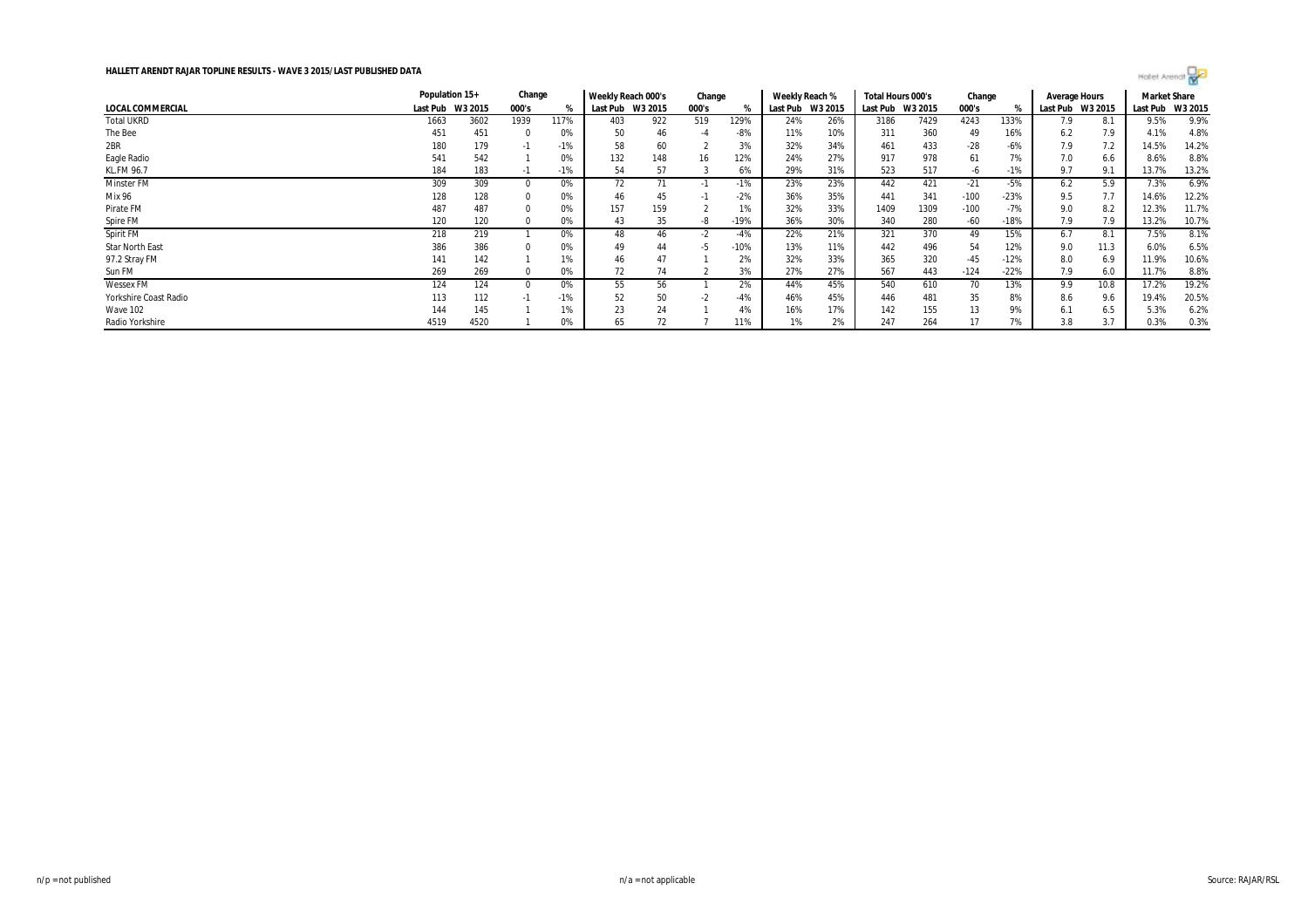| ٠ | $\sim$<br>×<br>$\sim$ | nat<br>٠ |  |  |
|---|-----------------------|----------|--|--|
|   |                       |          |  |  |

|                                      | Population 15+ |         | Change         |       | Weekly Reach 000's |      | Change         |        | Weekly Reach %   |     | Total Hours 000's |         | Change |        | <b>Average Hours</b> |      | <b>Market Share</b> |         |
|--------------------------------------|----------------|---------|----------------|-------|--------------------|------|----------------|--------|------------------|-----|-------------------|---------|--------|--------|----------------------|------|---------------------|---------|
| <b>LOCAL COMMERCIAL</b>              | Last Pub       | W3 2015 | 000's          | %     | Last Pub W3 2015   |      | 000's          | %      | Last Pub W3 2015 |     | Last Pub          | W3 2015 | 000's  | %      | Last Pub W3 2015     |      | Last Pub            | W3 2015 |
| <b>BBC Local Radio in England</b>    | 43332          | 43331   | $-1$           | 0%    | 6656               | 6578 | $-78$          | $-1%$  | 15%              | 15% | 61093             | 57137   | -3956  | $-6%$  | 9.2                  | 8.7  | 7.2%                | 6.9%    |
| <b>BBC Radio Berkshire</b>           | 822            | 822     | $\Omega$       | 0%    | 119                | 127  | 8              | 7%     | 14%              | 15% | 780               | 711     | $-69$  | $-9%$  | 6.6                  | 5.6  | 5.2%                | 4.4%    |
| <b>BBC Radio Bristol</b>             | 895            | 895     | $\Omega$       | 0%    | 120                | 103  | $-17$          | $-14%$ | 13%              | 11% | 1133              | 935     | $-198$ | $-17%$ | 9.4                  | 9.1  | 6.5%                | 5.1%    |
| <b>BBC Radio Cambridgeshire</b>      | 744            | 744     | $\overline{0}$ | 0%    | 113                | 107  | $-6$           | $-5%$  | 15%              | 14% | 1120              | 1156    | 36     | 3%     | 9.9                  | 10.8 | 8.5%                | 8.2%    |
| <b>BBC Radio Cornwall</b>            | 462            | 462     | $\Omega$       | 0%    | 133                | 134  | $\mathbf{1}$   | $1\%$  | 29%              | 29% | 1730              | 1803    | 73     | 4%     | 13.0                 | 13.4 | 15.9%               | 16.3%   |
| <b>BBC Coventry and Warwickshire</b> | 696            | 696     | $\mathbf 0$    | 0%    | 85                 | 84   | $-1$           | $-1%$  | 12%              | 12% | 691               | 797     | 106    | 15%    | 8.1                  | 9.5  | 5.7%                | 6.6%    |
| <b>BBC Radio Cumbria</b>             | 405            | 406     |                | 0%    | 133                | 132  | $-1$           | $-1%$  | 33%              | 33% | 1199              | 1163    | $-36$  | $-3%$  | 9.0                  | 8.8  | 13.7%               | 13.2%   |
| <b>BBC Radio Derby</b>               | 655            | 655     | $\Omega$       | 0%    | 149                | 132  | $-17$          | $-11%$ | 23%              | 20% | 1559              | 1221    | $-338$ | $-22%$ | 10.5                 | 9.2  | 10.9%               | 9.1%    |
| <b>BBC Radio Devon</b>               | 975            | 976     | $\overline{1}$ | 0%    | 214                | 180  | $-34$          | $-16%$ | 22%              | 18% | 2126              | 1549    | $-577$ | $-27%$ | 10.0                 | 8.6  | 9.5%                | 7.1%    |
| <b>BBC</b> Essex                     | 1298           | 1297    | $-1$           | 0%    | 187                | 194  | $\overline{7}$ | 4%     | 14%              | 15% | 2399              | 2226    | $-173$ | $-7%$  | 12.8                 | 11.5 | 8.2%                | 8.1%    |
| <b>BBC Radio Gloucestershire</b>     | 503            | 502     | $-1$           | 0%    | 95                 | 77   | $-18$          | $-19%$ | 19%              | 15% | 714               | 515     | $-199$ | $-28%$ | 7.5                  | 6.7  | 6.3%                | 4.9%    |
| <b>BBC Hereford &amp; Worcester</b>  | 505            | 505     | $\Omega$       | 0%    | 111                | 100  | $-11$          | $-10%$ | 22%              | 20% | 903               | 938     | 35     | 4%     | 8.1                  | 9.4  | 9.0%                | 9.6%    |
| <b>BBC Radio Humberside</b>          | 764            | 764     | $\mathbf{0}$   | 0%    | 194                | 190  | $-4$           | $-2%$  | 25%              | 25% | 2234              | 2067    | $-167$ | $-7%$  | 11.5                 | 10.9 | 12.2%               | 12.0%   |
| <b>BBC Radio Kent</b>                | 1472           | 1472    | $\Omega$       | 0%    | 213                | 230  | 17             | 8%     | 14%              | 16% | 1753              | 2056    | 303    | 17%    | 8.2                  | 9.0  | 5.3%                | 6.1%    |
| <b>BBC Radio Lancashire</b>          | 1185           | 1184    | $-1$           | 0%    | 186                | 159  | $-27$          | $-15%$ | 16%              | 13% | 1270              | 888     | $-382$ | $-30%$ | 6.8                  | 5.6  | 6.0%                | 4.3%    |
| <b>BBC Radio Leeds</b>               | 1639           | 1639    | $\mathbf{0}$   | 0%    | 237                | 196  | $-41$          | $-17%$ | 14%              | 12% | 1686              | 1384    | $-302$ | $-18%$ | 7.1                  | 7.0  | 5.9%                | 5.0%    |
| <b>BBC Radio Leicester</b>           | 840            | 841     | $\overline{1}$ | 0%    | 168                | 153  | $-15$          | -9%    | 20%              | 18% | 1135              | 1029    | $-106$ | $-9%$  | 6.8                  | 6.7  | 7.6%                | 6.8%    |
| <b>BBC Radio Lincolnshire</b>        | 552            | 552     | $\Omega$       | 0%    | 91                 | 78   | $-13$          | $-14%$ | 16%              | 14% | 1121              | 1133    | 12     | 1%     | 12.4                 | 14.5 | 9.4%                | 10.0%   |
| BBC London 94.9                      | 11860          | 11860   | $\Omega$       | 0%    | 477                | 536  | 59             | 12%    | 4%               | 5%  | 2052              | 2816    | 764    | 37%    | 4.3                  | 5.2  | 0.9%                | 1.3%    |
| <b>BBC Radio Manchester</b>          | 2217           | 2217    | $\Omega$       | 0%    | 230                | 239  | 9              | 4%     | 10%              | 11% | 1796              | 2121    | 325    | 18%    | 7.8                  | 8.9  | 4.5%                | 5.0%    |
| <b>BBC Radio Merseyside</b>          | 1669           | 1669    | $\mathbf 0$    | 0%    | 304                | 281  | $-23$          | $-8%$  | 18%              | 17% | 4020              | 3678    | $-342$ | $-9%$  | 13.2                 | 13.1 | 12.7%               | 11.2%   |
| <b>BBC Radio Newcastle</b>           | 1440           | 1441    | $\overline{1}$ | 0%    | 289                | 293  | $\overline{4}$ | 1%     | 20%              | 20% | 2252              | 2233    | $-19$  | $-1%$  | 7.8                  | 7.6  | 8.1%                | 8.4%    |
| <b>BBC Radio Norfolk</b>             | 777            | 778     | $\overline{1}$ | 0%    | 188                | 211  | 23             | 12%    | 24%              | 27% | 2329              | 2310    | $-19$  | $-1%$  | 12.4                 | 11.0 | 13.5%               | 13.6%   |
| <b>BBC Radio Northampton</b>         | 490            | 490     | $\Omega$       | 0%    | 94                 | 79   | $-15$          | $-16%$ | 19%              | 16% | 1291              | 1049    | $-242$ | $-19%$ | 13.7                 | 13.2 | 12.9%               | 10.3%   |
| <b>BBC Radio Nottingham</b>          | 804            | 804     | $\Omega$       | 0%    | 151                | 160  | 9              | 6%     | 19%              | 20% | 1551              | 1473    | $-78$  | $-5%$  | 10.3                 | 9.2  | 9.6%                | 9.2%    |
| <b>BBC Radio Oxford</b>              | 532            | 532     | $\mathbf{0}$   | 0%    | 74                 | 78   | $\overline{4}$ | 5%     | 14%              | 15% | 635               | 604     | $-31$  | $-5%$  | 8.6                  | 7.7  | 6.1%                | 5.8%    |
| <b>BBC Radio Sheffield</b>           | 1297           | 1297    | $\mathbf{0}$   | 0%    | 237                | 224  | $-13$          | $-5%$  | 18%              | 17% | 2611              | 2222    | $-389$ | $-15%$ | 11.0                 | 9.9  | 10.0%               | 8.4%    |
| <b>BBC Radio Shropshire</b>          | 398            | 397     | $-1$           | 0%    | 95                 | 104  | 9              | 9%     | 24%              | 26% | 926               | 1081    | 155    | 17%    | 9.7                  | 10.4 | 10.7%               | 12.7%   |
| <b>Total BBC Radio Solent</b>        | 1778           | 1777    | $-1$           | 0%    | 264                | 278  | 14             | 5%     | 15%              | 16% | 2565              | 2770    | 205    | 8%     | 9.7                  | 9.9  | 7.1%                | 7.4%    |
| <b>BBC</b> Somerset                  | 449            | 449     | $\Omega$       | 0%    | 65                 | 55   | $-10$          | $-15%$ | 14%              | 12% | 521               | 501     | $-20$  | $-4%$  | 8.1                  | 9.1  | 5.0%                | 4.9%    |
| <b>BBC Radio Stoke</b>               | 614            | 614     | $\Omega$       | 0%    | 131                | 123  | -8             | $-6%$  | 21%              | 20% | 1214              | 1141    | $-73$  | $-6%$  | 9.3                  | 9.2  | 8.8%                | 8.8%    |
| <b>BBC Radio Suffolk</b>             | 541            | 541     | $\Omega$       | 0%    | 123                | 111  | $-12$          | $-10%$ | 23%              | 21% | 1222              | 1166    | $-56$  | $-5%$  | 9.9                  | 10.5 | 11.4%               | 10.7%   |
| <b>BBC Sussex and BBC Surrey</b>     | 2568           | 2568    | $\Omega$       | 0%    | 260                | 262  | $\overline{2}$ | 1%     | 10%              | 10% | 1908              | 1874    | $-34$  | $-2%$  | 7.3                  | 7.2  | 3.6%                | 3.5%    |
| <b>BBC Radio Tees</b>                | 791            | 792     | $\overline{1}$ | 0%    | 149                | 131  | $-18$          | $-12%$ | 19%              | 17% | 1039              | 917     | $-122$ | $-12%$ | 7.0                  | 7.0  | 6.6%                | 5.7%    |
| <b>BBC Three Counties Radio</b>      | 1354           | 1353    | $-1$           | 0%    | 153                | 159  | 6              | 4%     | 11%              | 12% | 1284              | 1467    | 183    | 14%    | 8.4                  | 9.3  | 4.9%                | 5.8%    |
| BBC WM (Birmingham & Black Country)  | 2371           | 2371    | 0              | 0%    | 219                | 227  | 8              | 4%     | 9%               | 10% | 2486              | 2332    | $-154$ | $-6%$  | 11.3                 | 10.3 | 6.1%                | 5.8%    |
| <b>BBC Radio Wiltshire/Swindon</b>   | 577            | 577     | $\mathbf{0}$   | 0%    | 97                 | 71   | $-26$          | $-27%$ | 17%              | 12% | 831               | 591     | $-240$ | $-29%$ | 8.6                  | 8.3  | 6.7%                | 5.3%    |
| <b>BBC Radio York</b>                | 534            | 533     | $-1$           | 0%    | 80                 | 84   | $\overline{A}$ | 5%     | 15%              | 16% | 631               | 688     | 57     | 9%     | 7.9                  | 8.2  | 5.8%                | 6.5%    |
| <b>BBC Radio Guernsey</b>            | 53             | 53      | $\Omega$       | 0%    | 22                 | 21   | $-1$           | $-5%$  | 42%              | 41% | 234               | 238     |        | 2%     | 10.7                 | 11.1 | 21.6%               | 21.3%   |
| <b>BBC Radio Jersey</b>              | 87             | 86      | $-1$           | $-1%$ | 31                 | 31   | $\Omega$       | 0%     | 36%              | 36% | 282               | 275     | $-7$   | $-2%$  | 9.0                  | 8.9  | 16.9%               | 16.1%   |